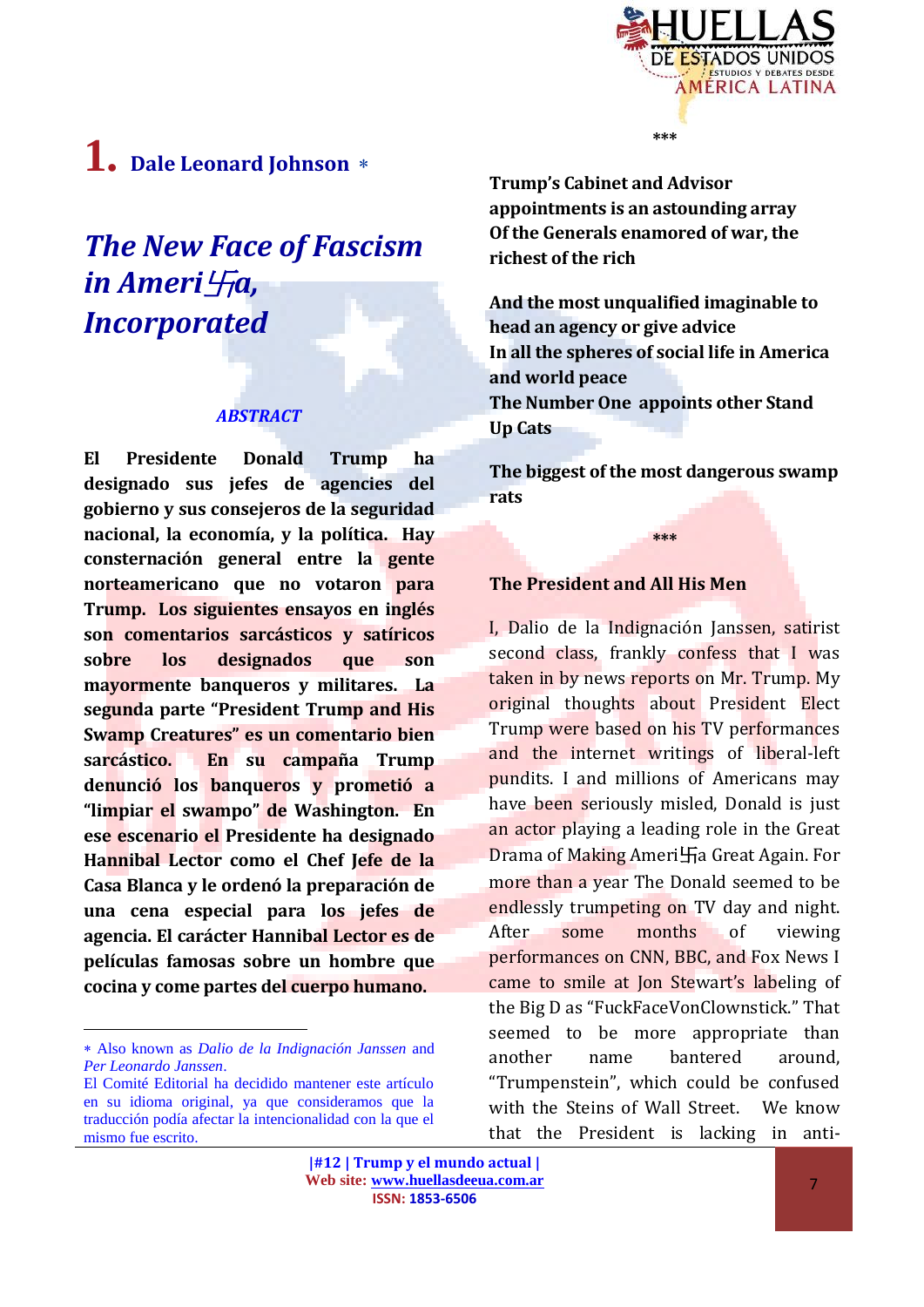

Semitism. The number one seat beside the President at his Inaugural was reserved for Sheldon Adelson, America's primer Zionist and a major donor to the Trump campaign. If Frankenstein was meant, it is clear that Trump never bit female necks for blood; he just kissed the ladies while groping the more interesting parts. A variation on the Stein was Drumpfunstein. No doubt he likes to have his fun as a serial groper. Trump is clearly heterosexual. He categorically stated "I did not have sexual Relations with that Russian."

Some say that Trump is a serial racist, but after all he is only deporting brown people and building the Great Wall of Trump which will make Amerikka safer and coincidentally whiter. Those who look at his national security and military appointments are talking about a Herr Twitler doing a Trumpaclysm and that we will all go down with the Trumptanic. At the time it seemed to me that his staged mannerisms, wild statements, populist rantings, and bragging about his success as an entrepreneur indicated that Billionaire Trump had delusions of grandeur. He was thought of by some as a supercilious braggadocio. Others referred to our President as the Godfather. A psychiatrist wants to add Trumpitis to the list of mental illnesses.

It was made to appear that Trump stood tall in his misogynic and racist political incorrectness. His stage mannerisms demonstrated his prowess as an actor. His yellow hair waved in the blow of his words and the frantic clapping of his audience; his face gave away alternate expressions of rage, mockery, and self-congratulation. His projected image was that of a real Stand Up Cat, as opposed to Hillary Clinton as a Lay Down Kitten for financial and corporate interests, unfit to rule and should be in prison. Trump strutted around in baggy pants with what one complaining Beauty Queen said was his embarrassing four inch erection. (She recently filed suite for inadequate performance and breach of contract). Still his star status gave him the right to "grab women by the pussy." Trump surely does like to fondle female kittens, but had a hard time getting it up for Hillary. No doubt that Trump likes to give the finger to women, but also to the Old Patrician Republican Establishment (some said even to common decency). It's my way or no way he said to the Plutocracy. We are going to build a system that will forever preserve capitalism, to be engineered by keptocrats and warlords. His policy on the rape of nature was capsulized as "fuck the environment." Anyone paying attention could arrive at the conclusion that Trump is more than a serial groper and tit gazer; he is a schoolyard bully with the USA and now the world as his turf. For Ameri $\text{Fa}$ , he plans to be Der Fuhrer and for the world domain, Emperor Trump The First.

These were my thoughts about Sir Donald up to November 9, 2016. After that date he began to appoint his cabinet officials and White House and National Security Advisors.

Trump had promised the many voters insecure of their status in a changing world and those being downgraded in privilege that he would drain the Washington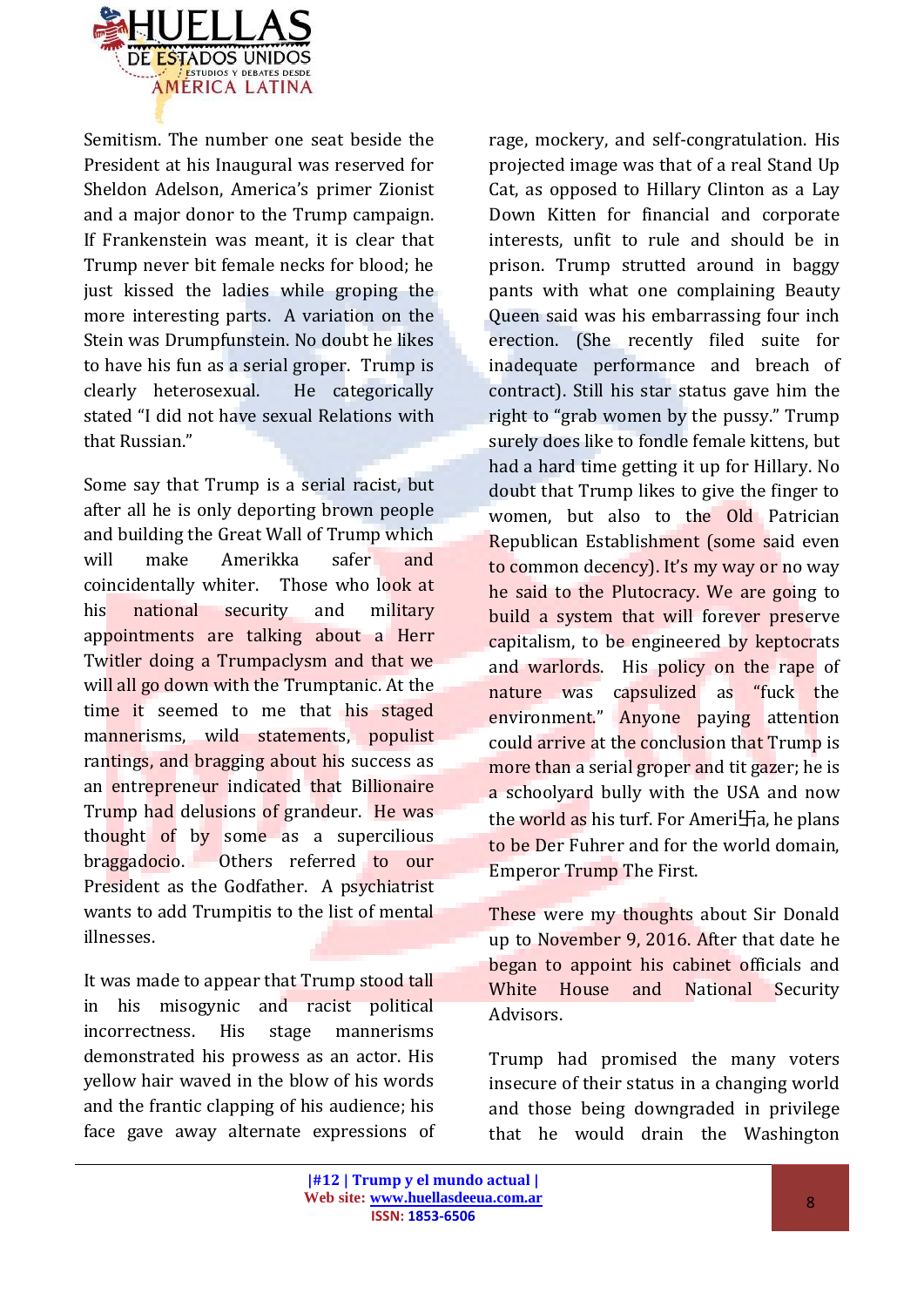

Beltway Swamp of insiders and plutocrats. Then I began to follow the alternative news on the internet. Many were saying that Trump's cabinet and advisor appointment are an astounding array of Generals enamored of war (but who never ended nor won a war), the richest of the rich, and the most unqualified imaginable to head agencies or give wise counsel. The Left pointed at appointees that included Christian fundamentalists aiming for theocracy, misogynists, climate-change deniers, conspiracy-theory advocates, war mongers, and especially persons at the heart of the power of financial capital; in short, choosing from within the .001% of the 1% to make up a cabinet and set of advisors. Trump may decide to shut down this so-called alternative media where such lies are daily sent out all over the world. Writers continue to say that his appointments are the fiercest among the dangerous swamp rats and that we will indeed be governed by bankocrats and militarists. Some of this propaganda was picked up abroad. Even the conservative German newspaper Der Spiegel depicted a caricature of Trump as a meteor beaming toward earth. The caption read "*Das Ende Der Velt!*" A Swiss paper had a front page depiction of Trump behind a surprised lady groping under her dress. Trump's expression of pleasure changed to consternation in the next cartoon in which Putin is reaching from behind to grope Trump's testicles. The caption read "Donald Trump denies being blackmailed." *("Donald Trump bestreitet erpressbar su sein.*")

Trump promised a new deal for American workers and the middle class, so injured by free trade. Trump has created a new Office of Trade that presumably will pull out of or renegotiate trade deals such as NAFTA, CAFTA, and Agreements with Pacific countries and Europe that Obama was pushing. One wonders how his office will deal with all the financial elites, freetraders, and globalists with firm commitments to neoliberalism that Trump has appointed to the highest posts. Critics point out that the betrayal of the party base by reneging on promises in nothing new for either Republicans or Democrats.

An objective view of Trump's appointments leads to some conclusions, perhaps encouraging, to many.

Americans can now sleep in peace and comfort without fear of terrorist attacks. President Trump has appointed two outstanding persons to take charge of bringing an end to terrorism by doing in all those suspected of terrorism. Trump understood that we need a tough military man as head of Homeland Security and a no-nonsense Attorney General. We American's have been subject to insecurity for too many years. Among their first acts was a ban on any entry to the U.S. from countries with large Muslim populations.

John Kelly, a retired General, was for a time in charge of the Guantanamo prison that housed our very worst terrorist enemies, is our new Director of Homeland Security. When Guantanamo prisoners staged a protest hunger strike Kelly knew just what to do, forced feeding to keep them alive and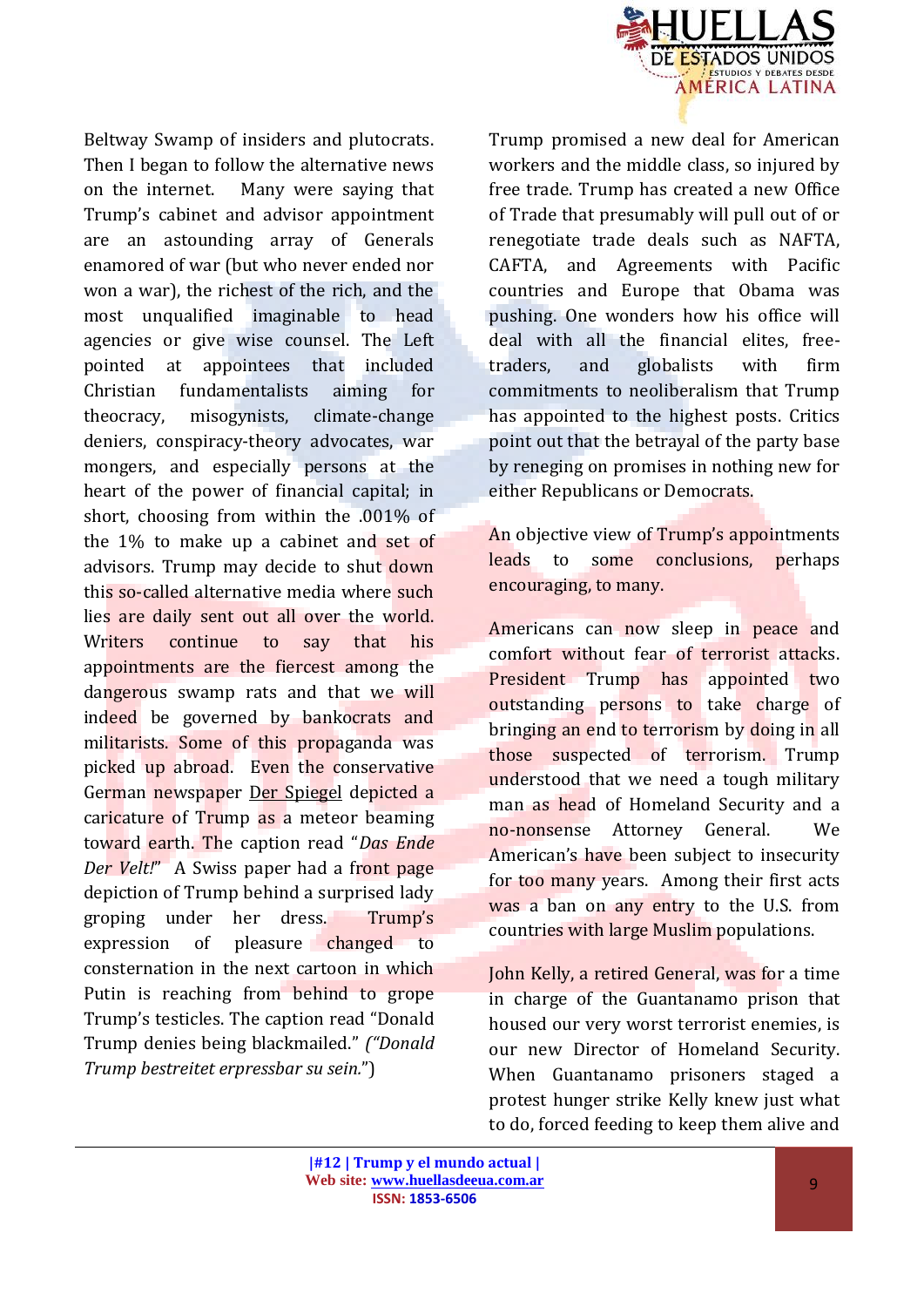

responsive to interrogation. It is unclear whether the forced feeding was by way of rectal insertions, as the CIA had practiced in other dark sites. De-hydration was not a torture technique. The prisoners got plenty of water to drink in their frequent interrogation by water boarding. He and the circle of advisors moved quickly to keep potential terrorists out by imposing a ban on Muslim travel to the U.S. and declare absolutely that the Great Wall of Trump will be built on the Mexican border. Initially at least the Federal Courts did not agree on a travel ban on Muslims.

The other appointee to be proud of that will work to stop terrorism is Jeff Sessions as Attorney General. Sessions will surely appoint a new head of the FBI. This agency spent nearly half its budget on infiltrating Muslim organizations in the U.S. and trying to entrap terrorists, but somehow never got a single conviction. We can assume that the FBI and Justice Department will invent more effective means of doing in terrorists than bringing them to trial.

Sessions has been accused of being a racist. While the charge goes way back to allegedly racist remarks he made that disqualified him from appointment as a federal judge, he has mellowed with his years as Senator from the Confederacy of Alabama. Nevertheless, his background and thinking will surely lead to actions that contribute to the eclipse of the potential terrorist group, Black Lives Matter, just as the Black Panthers were taken care of in the 1960s. No doubt the Justice Department will now work with local police forces to step up the containment and control of ghetto crime, murder, and drug trafficking. Sessions has indicated that stepping up the War on Drugs will be a priority. In the police containment work there will be special programs to stop and frisk young black men who might be traffickers. Police shooters of resisters will be decorated.

The War on Drugs will also be a main weapon to deal with immigrants, most of whom are dealers or addicts, and to be jailed. Many are also serial rapists, deflowering our young native-born white girls. Homeland Security will cooperate in building more private prisons and internment camps. To be on the safe side, Sessions and Trump favor a policy that all illegal immigrants be deported, rounding up first all Muslims and Mexicans, illegal or not. Extending deportation to all nonwhites is under consideration. The FBI will be uncharged with a special project to tag and deal with white agitators and subversives, traitors all of whom can be considered sympathizers of terrorism. Together with building the Great Wall of Trump on our Southern Border and ending the Mexico part of NAFTA that takes jobs away from Americans, we can expect an end to the flow of drugs, rapists, and terrorism and a curtailment of civil disorder.

After the events of women's demonstrations on January 21, 2017, President Trump has specifically ordered the Attorney General to keep close tabs on women's groups and to disrupt their activity. The AG issued an internal memo encharging the FBI with a special project to tag and deal with white agitators and subversives, male and female, all of whom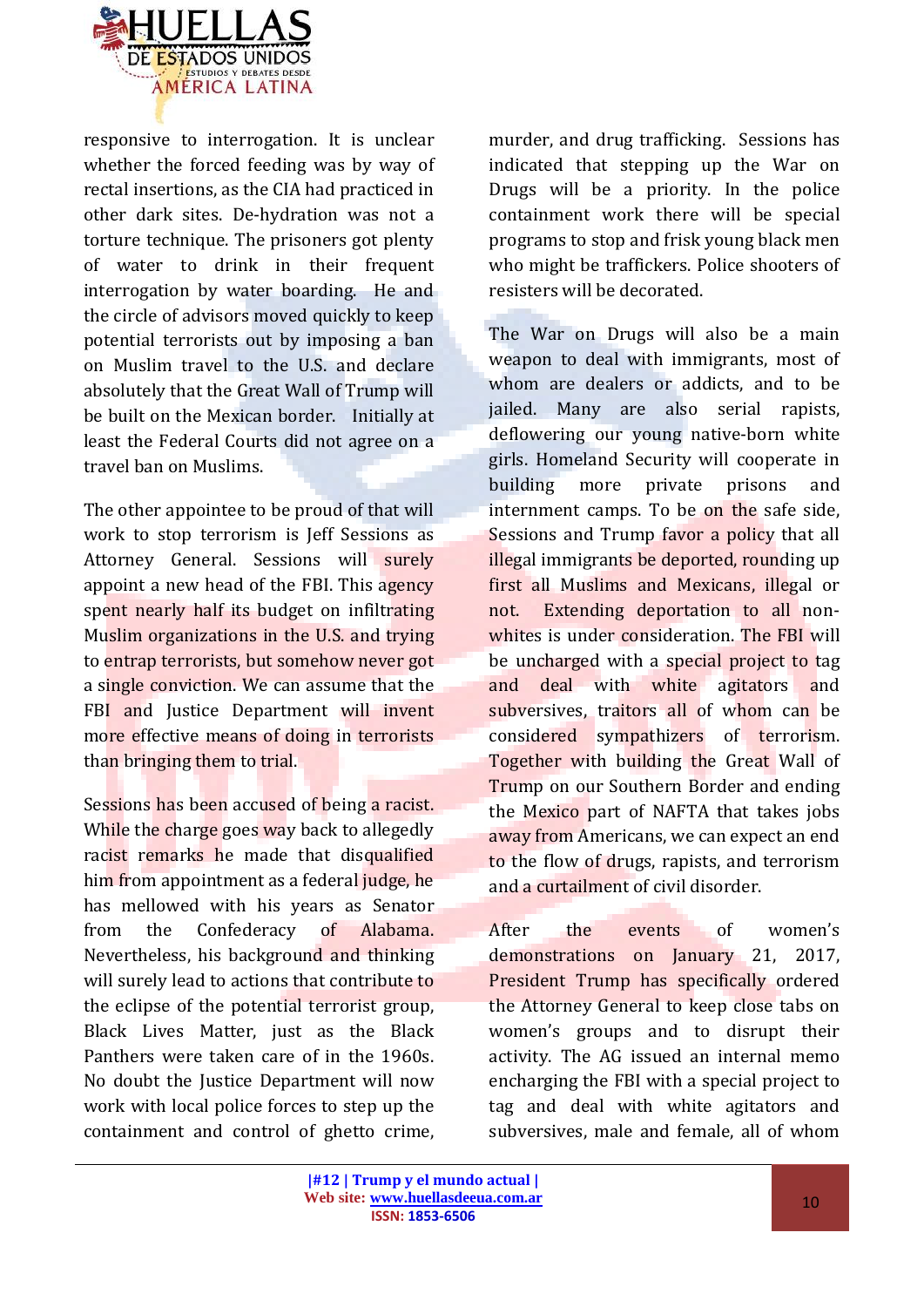

can be considered sympathizers of terrorism and completely out of step with making Ameri $\text{Ta}$  great again. The FBI and Homeland Security both are encouraging private militia to assist in taking care of domestic subversion.

The Central Intelligence Agency (CIA) Director appointment, Mike Pompeo, has said nothing about torture techniques, so we can assume he has convictions that there are means of extracting intelligence that have more efficacy and are less controversial. For example, lining suspects against a wall and threatening firing squad death has never been defined as torture. Until now the CIA has been confined to carrying out American policy fighting terrorism and regime change abroad. The appointed Deputy Director, Gina Haspel, another of the female appointees that Trump does not have to ask to lay down. She was head of a CIA Black Site practicing torture in Thailand. Now it seems that the new Director wants to expand agency activities, especially the National Security Agency, NSA, to the home front. In the Wall Street Journal Mr. Pompeo said, "Until now the CIA has been confined to carrying out American policy abroad. Legal and bureaucratic impediments to surveillance should be removed." Naturally, CIA vigilance on the home front and throughout the world will be stepped up in order to make America safe from terrorism and subversion. The CIA can perhaps do more to "Make American Great Again" than another other agency. Abroad, the CIA has vast experience in regime change of countries who don't accept American Greatness. That

Pompeo is taken seriously is confirmed by the governments of Cuba, Venezuela, Ecuador, and Bolivia that have communicated a heads up to each other and installed the latest unbreakable encryption technology, an invention by a 16 year old student at the Havana Institute of Technology. These countries pledged mutual support to combat U.S. efforts at regime change. Cuban leader Raul Castro explained to the other heads of Latin American states that if Cuba could survive 57 years of embargo and terrorists attacks all Bolivarians can resist the coming aggression.

Pompeo was a prominent Republican on the Congressional Committee that went after Hillary Clinton for her negligence in allowing the 2011 attack on the American Ambassador to Libya in the conquered oil province of Benghazi. The Committee knew that Benghazi was a CIA station supporting and arming insurgents in Syria and well as Libya. For the record they got Clinton to deny that jihadist grouping for Syria or Libya were being aided by the Ambassador and CIA personal. Pompeo supports with great enthusiasm and dedication CIA assistance to Islamic insurgents, regime change in Syria and Latin America, and combating terrorism by any means throughout the world. This policy may lead to greater war in the short run, but in the end America will have recaptured its leadership to bring peace and democracy to the world and greatness to America.

General Flynn appointed as the top National Security official got off to a bad start by prematurely talking to the Russians about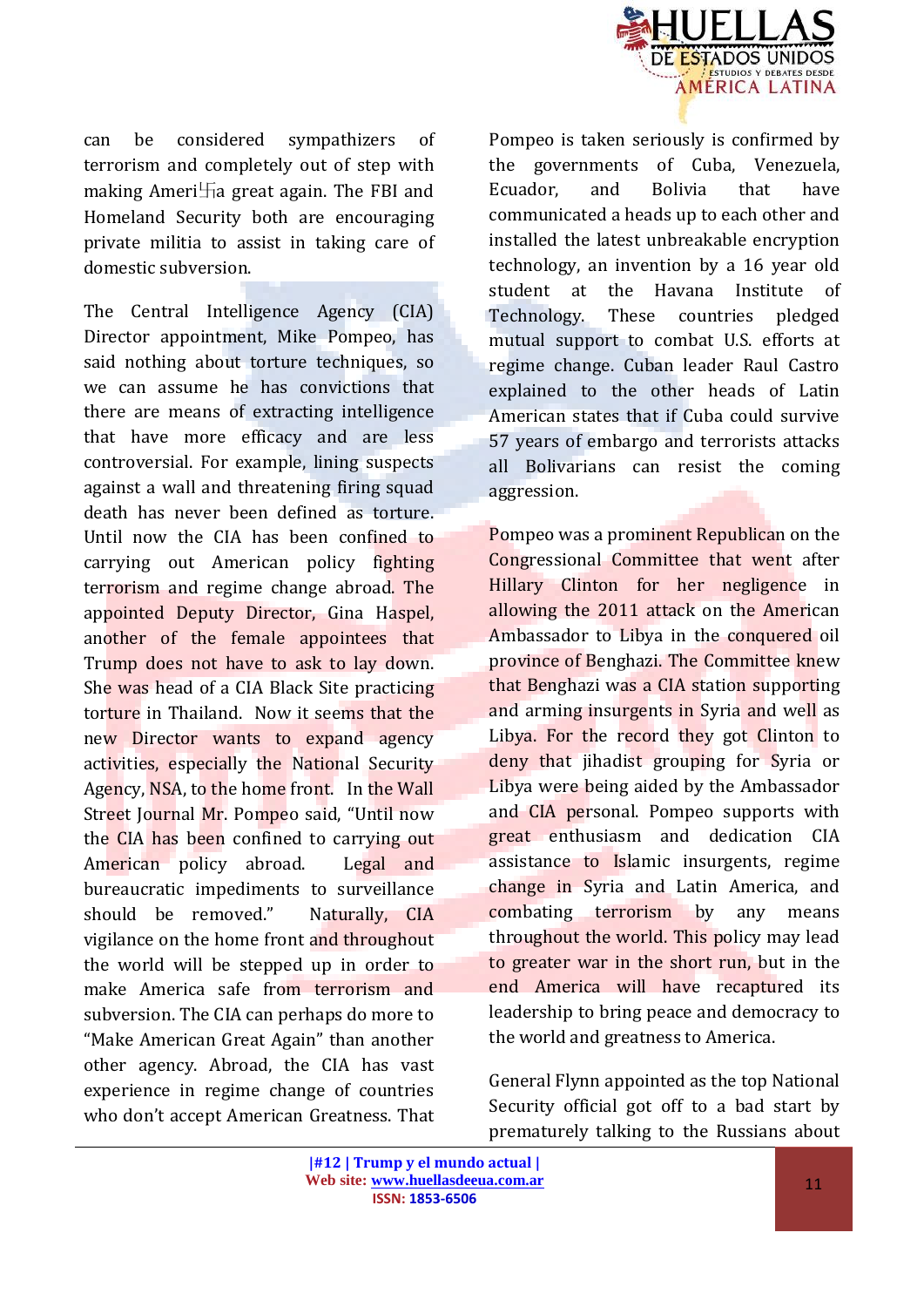

removing sanctions. He felt constrained to resign.

Trump's choice for Secretary of State was a brilliant move. For Secretary the nominee is Rex Tillerson, former CEO of Exxon-Mobil. Trump described Tilllerson as a "world class player." It appears that Tillerson is a buddy to Trump's closest friend abroad, Vladimir Putin, who is keen on oil deals. In his campaign, Trump made a big point of forcing NATO to pay for their own defense. This policy and oilman Tillerson as Secretary could be a major step in ending the Cold War with Russia, as well as reducing the military budget for the cost of all those American missiles surrounding Russian borders placed there by Bush and Obama. Now the compliant neo-fascist regime in the Ukraine will help Europe keep Russia subdued. Should the Russians not play the game our President can lob Intercontinental missiles right on the Kremlin. But we hope that the Cold War will indeed calm down. On the other hand, some analysts claim that Trump and Tillerson will heat up a not-so-cold-war with China, a country that has been stealing the good jobs in American industry and building military bases on rocks in the South China Sea. where Tillerson's has interests in oil findings. One of Trump's first phone calls was with the President of Taiwan assuring him that there will be a review of the long standing policy of viewing Taiwan as a province of China. America needs at least one strong enemy to justify all that increased budget for the Pentagon and enhance the culture of fear in the homeland.

To have an oil magnet as Secretary of State is complementary to other cabinet appointees in charge of our national energy policy, especially Scott Pruitt, head of the Environmental Protection Agency. This appointment was complemented with Cathy McMorris Rodgers to the Interior Department. These appointees as well as the President's Council of Economic Advisors will do much for the sustainable, job generating development of the country. (In other writings I referred to "sustainable development" and "degenerative development," but why not give our President and his Advisors the benefit of the doubt). Clearly clean energy is but a very long term goal. In the meanwhile it is necessary to make large, job generating investments in oil exploration off-shore, in the Artic, and everywhere. Fracking for natural gas, shale oil mining and pipelines to refineries, and clean coal will be development goals. Corporations in these activities may receive a bonus to the general corporate tax cut designed to encourage corporations to invest and provide jobs. Scott Pruitt thinks, along with most of the other Trump appointees, that global warming is a myth. His home state Oklahoma, he explained, has experienced continuing cold winters and snow storms- so much for the nonsense of climate change. He also disclaimed any relationship between the hundreds of earthquakes that have shaken much of the state with fracking for natural gas.

The new Environmental Protection Agency (EPA) Director prefers to eliminate the agency as an unnecessary fetter on business activity (a goal shared by all cabinet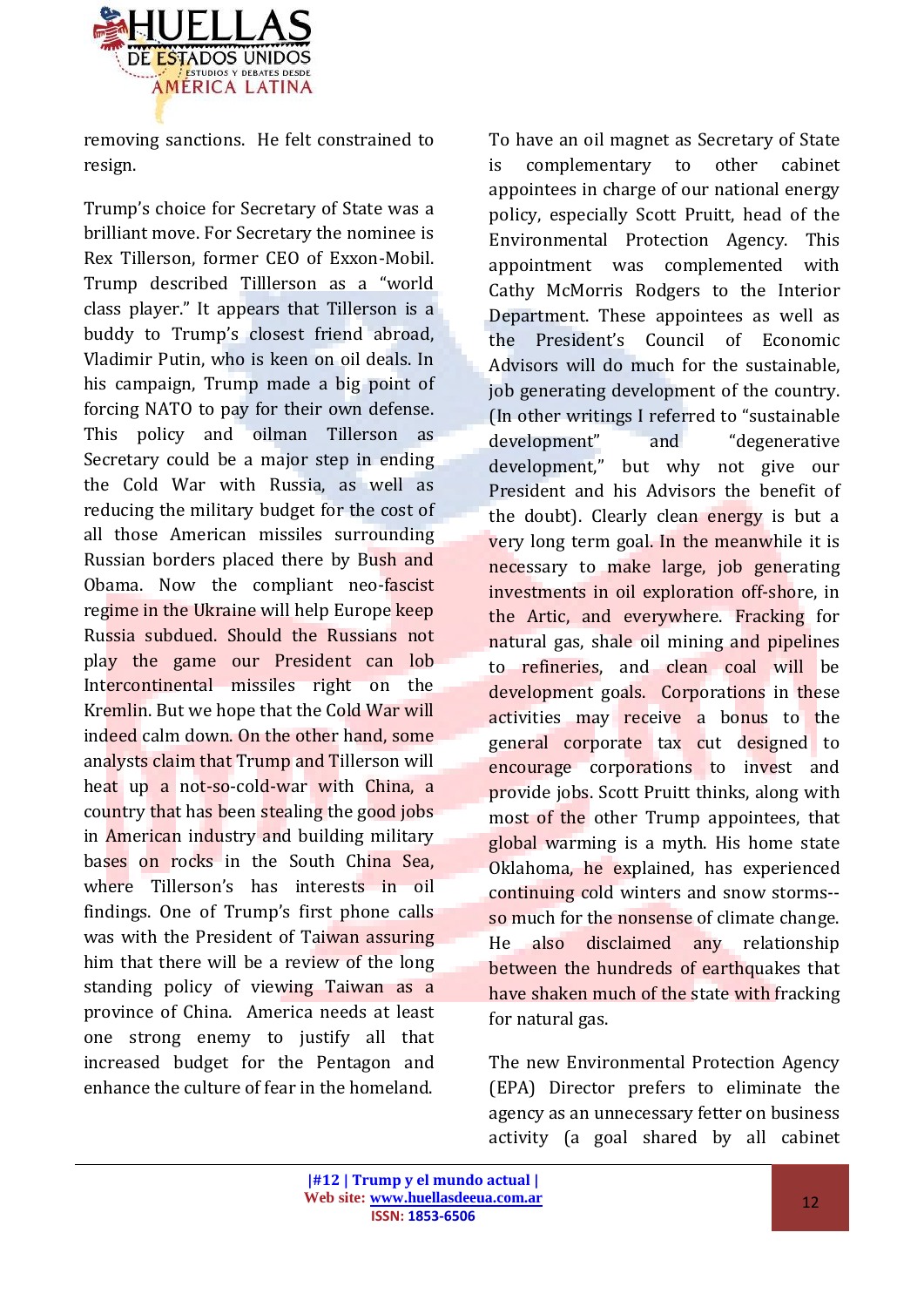

appointees in their own jurisdictions, except the military and CIA), but first plans to drain all swamps so that no terrorist or environmental crazy can wade into one and hide from federal authorities. His main job will be to entrench energy policy. After that the EPA can be allowed to wither (the Republican legislation in Congress to abolish the EPA may be just a bit premature). The Transition Team has asked that a list of all the personnel of the EPA who have been working on climate change be sent to the President's Office. Additionally the State Department has been asked to list all employees who focus on gender equality and ending violence against women. Presumably, lay-offs of these superfluous employees will help reduce bloating bureaucracy and unnecessary expenditure on programs based on false premises. We need to build up more our military to make America safe again. Also anything about climate change or women's rights are to be eliminated from the websites of the agencies and the White House.

Cathy McMorris Rodgers is an excellent pick for the Director of the Interior Department. For too long, National Parks have been claimed by elitist outdoor enthusiasts like the Sierra Club as their exclusive domain. Rodgers advocates turning over National Parks to oil, gas, and mineral corporations for exploration and development. The nature freaks will just have to learn to skirt oil derricks and to marvel at the technology that makes magnificent open pit oil shale mines. This appointment too complements

those of Secretaries of State and the Director of the EPA.

Some left-wing pundits are asking, "What happened to his promise to drain the swamp of Washington Insiders and Plutocrats, and especially Wall Street financiers." The appointment of many bankers to important cabinet posts is a little curious, given President Trump's criticism of Hillary Clinton's ties to Wall Street in general and Goldman Sachs in particular. It is well known that Goldman Sachs CEO Blankfein contributed large sums to Hillary's campaign and to the Clinton Foundation. Both Hillary and Bill Clinton gave talks at Goldman Sachs and were very nicely compensated (over two million dollars). It was expected that Hillary would be President and CEO Blankfein would then be appointed Secretary of the Treasury, and he in turn would recommend appointment of the head of the Federal Reserve, the Securities and Exchange Commission, and the Department of Commerce. At one point CEO Blankfein said, "If there's some secret international cabal, I've been left out of the party again." Just before the election Trump used an image of Blankfein in a TV ad to argue that insiders like him had ruined the lives of Americans to enrich themselves. Trump argued that a global power structure, with bankers at the center, had robbed the working class, striped the country of it is wealth, and put all the gain in corporations, political entities, and banks. Trump would "drain the swamp."

It is a strange world indeed, since it is mostly Goldman Sachs affiliates that are now filling key positions in the Trump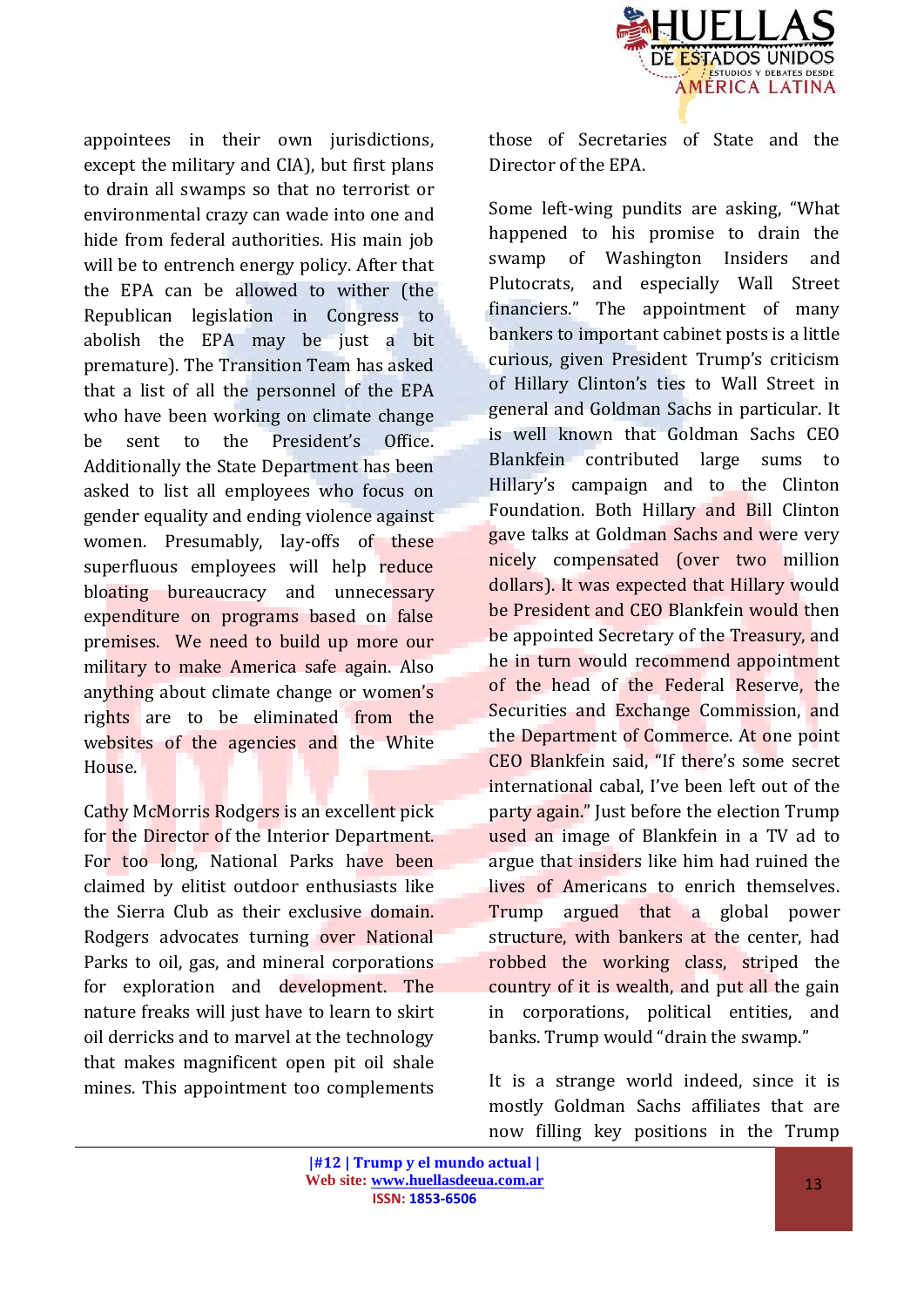

Administration. Steve Mnuchin, former CEO of Goldman Sachs, will guard the Treasury. Mnuchin is the fourth Goldman Sachs Treasury Secretary in the last three presidencies, preceded by Bob Rubin, Lawrence Summers, and Hank Paulson. Mnuchin was also CEO of JP Morgan Chase. He participated in bringing about the Financial crisis of 2008 by being head of housing lender IndyMac that made risky loans easily packaged for Wall Street resale as mortgaged backed securities. Then with the crisis, IndyMac changed its name to Bank One that became a foreclosure specialist. He should be a good Treasury Secretary, after all his experience in foreclosure. If he can foreclose on a 90 year old widow over a \$.27 missed payment, he should be able to ruthlessly foreclose on any Wall Street bank that has a negative balance sheet. Mnuchin could then become the receiver for over extended banks to be nationalized, Banks whose profits and executive bonuses derive from borrowing and speculative investments. Mnuchin should maybe be seen as a closet socialist.

Steve Bannon, Trump's chief strategist, may have a lot to do with banker appointments as he is a former Goldman Sachs executive, as is presidential adviser Anthony Scaramucci. In Germany, Bannon is viewed as Trump's Goebbels. Additionally, Goldman's Chief Operating Officer Gary Cohn is to head the post of Director of the National Economic Council. To round out the bankers appointments Blackstone Capital's CEO Stephen Schwarzman and JP Morgan Chase CEO Jamie Dimon are honchos in the Strategic and Policy Forum. Wall Street lawyer Jay Clayton will be in charge of policing and deregulation of banking at the Securities and Exchange Commission (SEC). Surprisingly, no banker was appointed to the Department of Commerce, which went to the Steel Baron Wilbur Ross.

These appointments, together with all the Generals suggest a coup by the financial oligarchy, backed by the appointment of generals to key posts and tightening up the Security Apparatus. The Wall Street Journal said that Trump owes at least \$1.85 billion in debt to 150 Wall Street firms. Is some quid pro quo expected with the power of the Presidency helping Wall Street with fat appointments? Only some left-wing conspiracy nuts would think like that or talk about a White House coup by financiers.

President Trump in his inaugural address stated, "…we are not merely transferring power from one administration to another or from one party to another, but we are transferring power from Washington, D.C. and giving it back to you, the people." From his campaign pronouncements it became clear that the people, Das Volk, consist of white people, especially men; white people of all classes, but guided and led by those who have proved themselves worthy to exercise the power to achieve greatness. The people are an organic whole, but must be cleansed of the inferior races.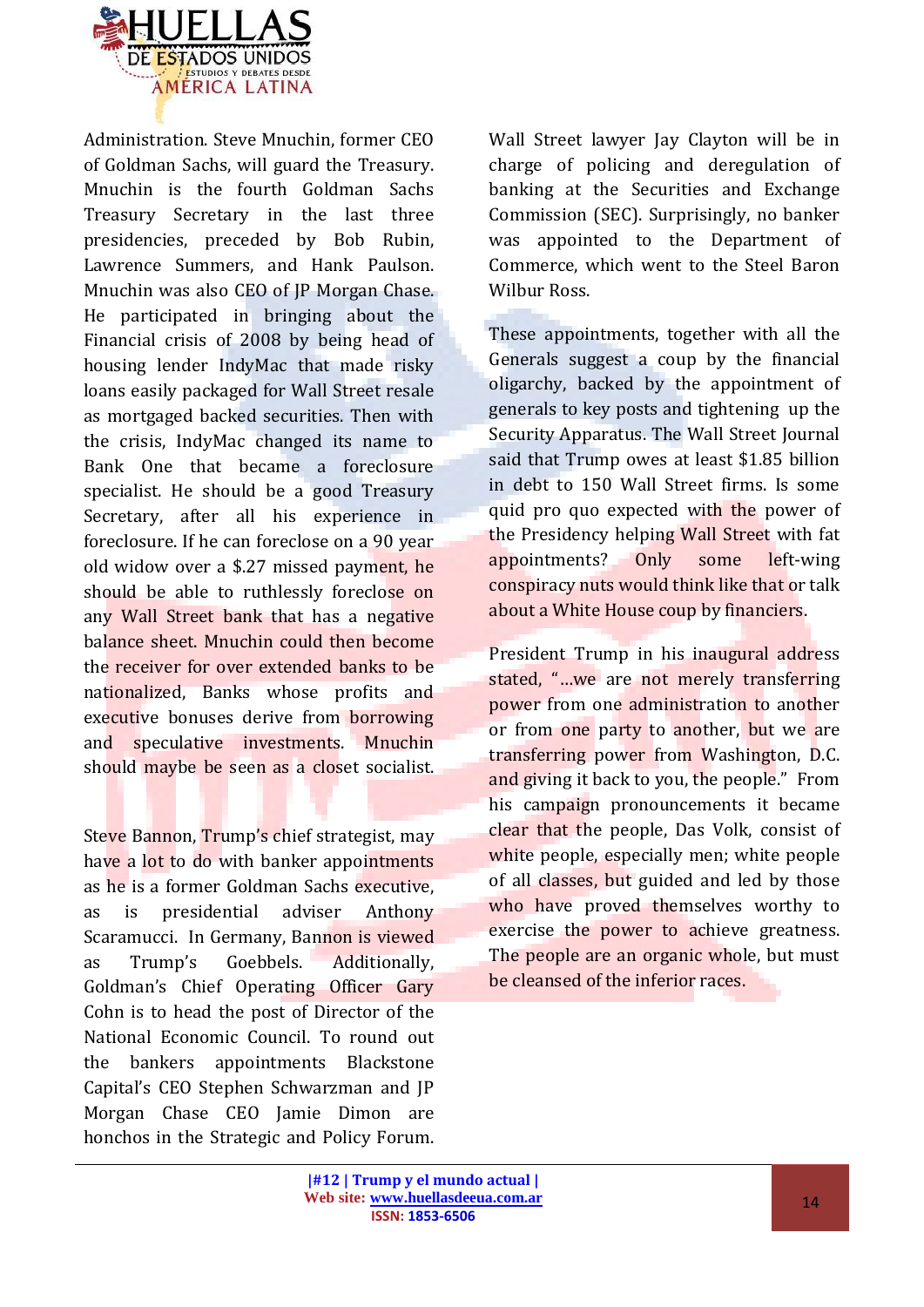



Well what we can make of all the bankers. First, obviously Goldman Sachs execs were sampling what was blowin' in the wind, waiting to see wind direction and velocity and then switched sides. Perhaps in Trump's pronouncements about cleaning the swamp he meant Obama, Democrats who thought they had an in with the banking oligarchy, many of the staff of EPA and State Department do-gooders, and other agency personnel doing nothing but waste taxpayers money. Especially subject to the axe will be thousands of dead weights in the agencies having to do with government handouts to those who choose not to go out and get a good job and pay their own way.

Tom Price, Health and Human Services Secretary, who will defund Planned Parenthood, knows that a fertilized egg is a person and should not be murdered by abortion. Contraceptive services will be cut from health programs. Sale of contraceptive devices or pills will be heavily taxed and available only to married women whose husbands sign a consent form. As Representative from the Confederacy of Georgia, Price traded in medical related stocks while advancing legislation that favored the same companies, who show their gratitude by generous campaign contributions. It is said that Price will be principle stockholder in a private adoption company for all the unwanted babies. Sale price of newborns is said to be very high in some countries.

Ben Carson, Head of Housing and Urban Development, says of the fair housing rule, "This is what you see in Communist Countries." Since neurosurgeon Dr. Carson only knows how to give lobotomies to persons who can think rationally, he will leave it the bankers in the mortgage rip-off business to evolve housing policy.

In the educational sphere we are fortunate to have Betsy DeVos. She is determined to break teachers unions, change the public school system to one of Charter schools run for profit but paid from public funds. These measures will surely improve efforts to convert all education to those skills necessary to fill a job niche in a corporate hierarchy. Social Studies, art, and civics will be eliminated from curriculum as pointless if not potentially subversive. For athletic activity only football will be permitted, as this activity makes boys into men (although at some cost of brain injury to players). Girl cheerleading will be permitted as long as no bare legs are displayed.

Mr. Puzder, appointed to head the Labor Department, was CEO of fast food chains. His model of employee discipline and pay at fast food joints he expects to replicate in all industry and services. He wants to rename the agency the Ministry of Discipline.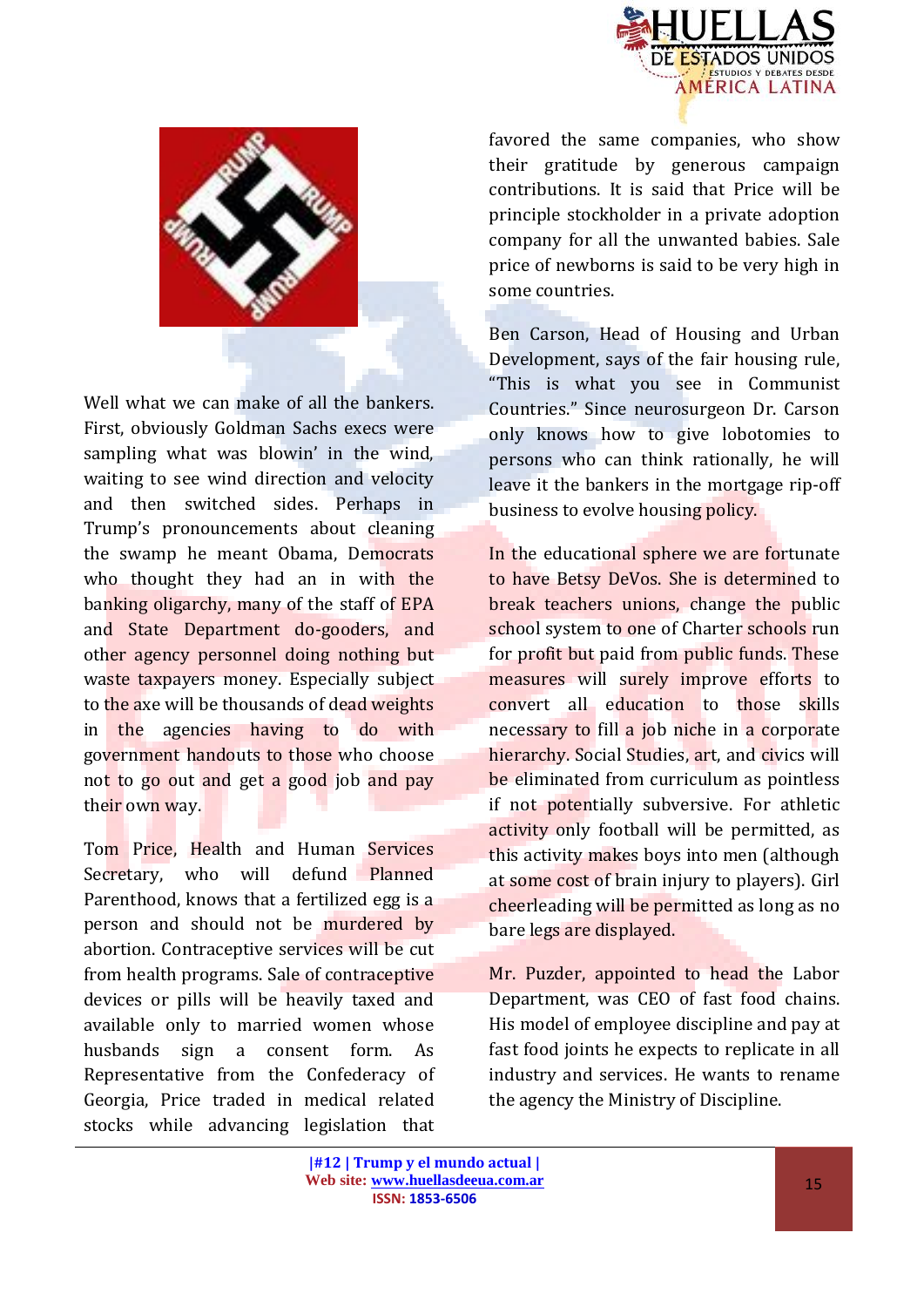

Representative Mick Mulvaney (R-SC) will direct the Office of Management and Budget and has announced his intention to privatize Medicare. Management and Budget is required to program and report the cost of all Federal programs. In the case of the lease of National Park lands and public lands in general, exploration rights for oil, gas, and minerals will not be charged a fee and thus not appear as a cost. Some critics say this in unfair to the taxpayer, but others say that our energy policy, a cornerstone for economic recovery will create economic development and good jobs.

Among the last appointment to be made was former Georgia Governor Sonny Perdue. He does have an agricultural background. Perdue is a veterinarian and owned a grain and fertilizer business. His claim to fame was during the Georgia drought when he prayed for rain on the state house steps. Perdue may have an in with God because two years later Georgia had the most severe floods in state history. Still he denies extreme weather may have something to do with global warming, nor has he expressed any concern about agriculture's contribution to greenhouse gas emissions.

Well, all this seems pretty serious. But I did receive a message smuggled out of his cell in the CIA basement from my brother, Per Leonardo Janssen. He was recently sequestered while traveling abroad in response to an Interpol complaint of being a Terrorist Curmudgeon. Apparently, the arrest order was issued by Homeland Security. Fortunately, Per was assisted in messaging by his jailor who has ambitions of being a whistle blower. Per Janssen has a rather perverse sense of satirical comedy and wrote the next commentary on the President's appointees. As luck would have it (in the age of Trumpism luck is our only salvation) the whistle blower gave information about Per's location and treatment to the American Civil Liberties Union. The ACLU managed to find a federal judge that did not agree with Trump that curmudgeonism is equivalent to terrorism and ordered him released from custody. Shortly before disappearing, Per described his treatment in the CIA basement. "They knew I was a long time smoker so with my chronic pulmonary deficiency they had great fun with waterboarding. Then they burned my toes with lighted cigarettes and asked if I would like one. On release I found it prudent to hide from these guys. So I went back to South Dakota and found a cave in the badlands to hide in. My Lakota Sioux friends brought me dried jerky to eat and protected me from the FBI. While in hiding I had the opportunity to become a leader in the Dakota People's Liberation Organization. Meanwhile, I had time to write down the events at President Trump's gala dinner for his appointees."

### **President Trump and His Swamp Creatures**

By February, 2017, Trump's Cabinet nominees were in place, as were the White House Staff and Presidential Advisors. There was much difficulty in the Cabinet approval process, driven both by Democrats in Congress and by Citizens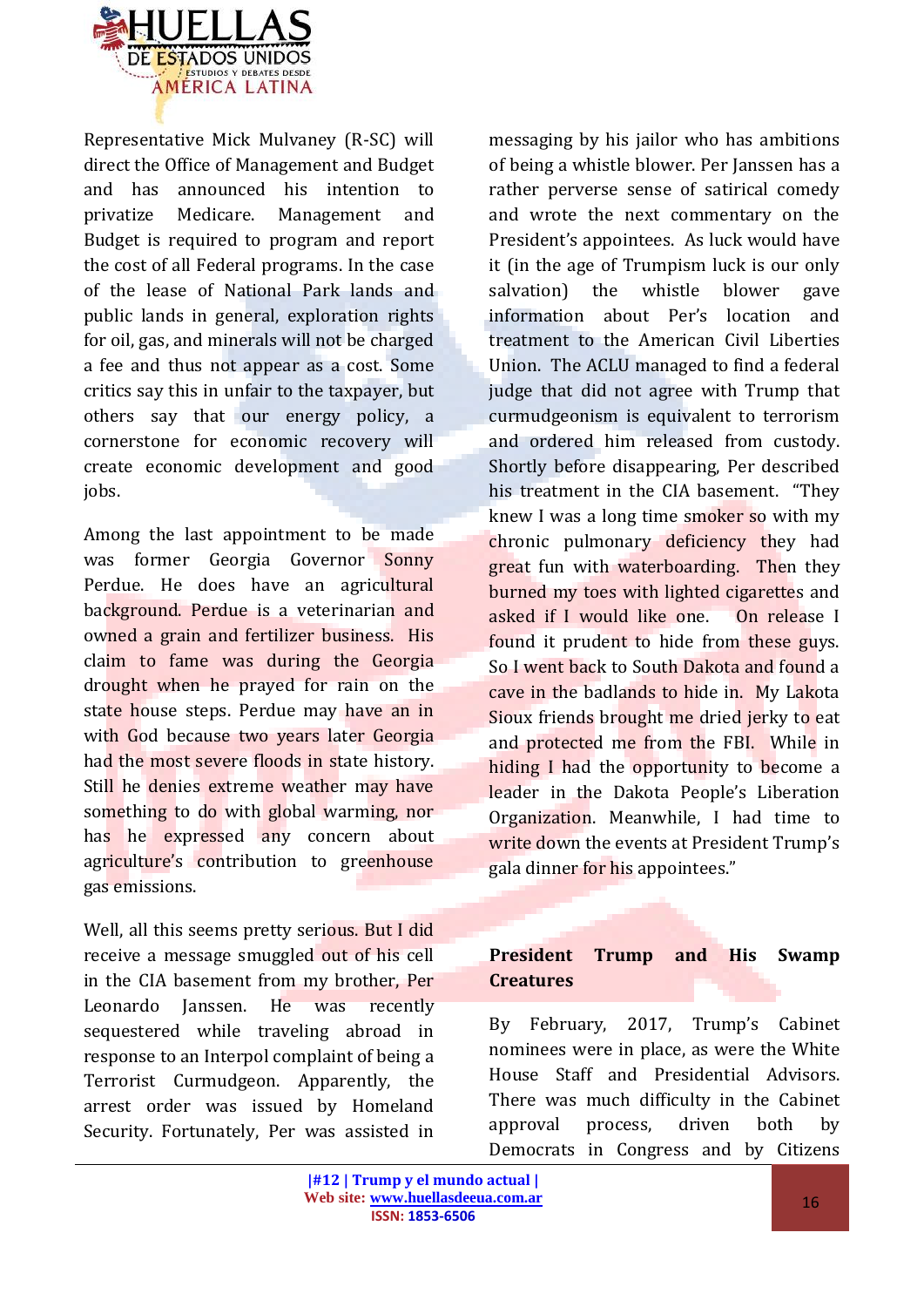

emboldened by the massive demonstrations of January 20 and 21, 2017. There were some three million demonstrators worldwide, but many in the U.S. were illegals who got registered to rig elections.

Infuriated with all the criticism, the President decided that he would hold a Presidential Dinner. Surprisingly, it turned out that Trump's appointments, while taken seriously by many, and praised by the altright, was only a clever ruse by our President to show that he is really serious about his promises to clear the ambient of swamp rats. That's why Hannibal Lector, Trump's appointee as Chief White House Chef, was instructed to prepare a special Banquet.

The White House Chef was placed in charge of the menu and will personally oversee the preparation of a range of delicacies. The Presidential Dinner became known as the Last Supper for White House dignitaries.

Surely Chef Lector, experienced even in the culinary preparation of human body parts, will know what to do swamp rats. It is rumored that the Presidential Dinner will feature delectable side courses of a marine animal nature served with the best German Liebfraumilch and, Mussolini's favorite, fava beans in tomato sauce and the finest Chianti as a chaser.

Each Cabinet member will be served a side dish appropriate to their high office.

Hannibal has promised Trump that the Head of the Office of Trade appointee will be served at the Dinner a Mexican enchilada

made with adulterated imported U.S. corn meal, stuffed and flavored with mescal worms and warmed with the exhaust of a Ford vehicle manufactured in Mexico. It was expected that after the Dinner, NAFTA and all existing trade agreements would be abrogated and that corporate sponsored globalization and neoliberalism will be short-circuited.

Another of his primary side dish will be the Wall Street banker's brain matter sautéed in hallucinogenic mushroom sauce. Chef Lector ran into a problem with some of the Goldman Sachs people because the brain grey matter had atrophied, so he scalped some younger executives from Bank of America and Wells Fargo. Enough grey matter was removed from all banker appointees so that they can walk and talk, but we no longer have to worry about their thinking up new schemes to fleece the public and reward the 1%. They all wear handsome hairpieces or Jewish skull caps to hide the incision scars on the tops of their heads that Hannibal had cut open to access brain matter.

From those appointed to social service agencies Hannibal's dishes will be based on blood drawn while undergoing a physical exam required by the President. The medical exam also requires that the middle finger of each will be amputated. This will make it impossible to be impolite to social service clients or to the President. Hannibal ground up the fingers and when mixed with the blood delectable blood sausages were made.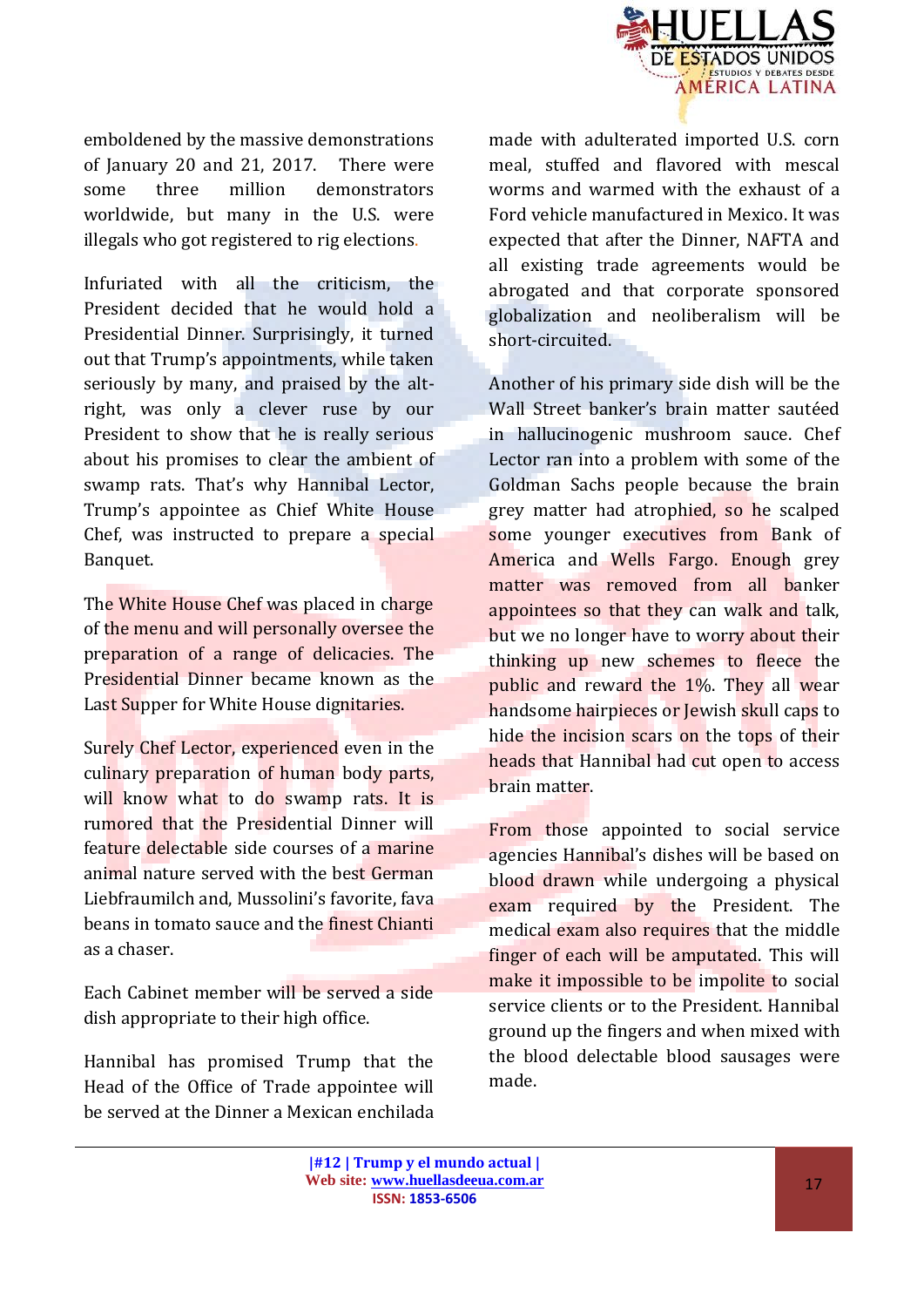

On the advice of Planned Parenthood, Hannibal decided that Tom Price of Health and Human Services will be served fertilized human eggs in placenta sauce as his main dish with the blood sausages made from abortion hemorrhage as a side plate, with the expectation that he will excuse himself from the feast and never be heard from again.

Hannibal decided that Head of the Labor Department, Puzder, already grossly overweight and suffering from diabetes, would have a fast food special, a triple decker hamburger with an oversized wonder bread roll and lots of catsup together with salt and cheese smothered French fries and a quart of Coca Cola. The food will be served by two former Trump beauty queens in skimpy bikinis. Presidential Advisor Steve Bannon objected to the presence of any women, clad or unclad. (The female Secretaries of Education and Interior were able to bypass the gender barrier because no white man favoring privatizing education and oil and mineral leases in National Parks could be found). Bannon read the Pres and Hannibal part of his article, "Would you rather that your child had Feminism or Cancer?" Also he cited his Breitbart news story, "Birth Control Makes Women Unattractive and Crazy." Hannibal recommended to Trump that Bannon be starved to death or sent back to Goldman Sachs (as a condition of their temporary employment at minimum wages, the beauty queens received a bonus once they agreed to a Presidential grope in the privacy of the kitchen).

Hannibal and Donald conferred at length about how to serve the Generals in the Department of Defense and many other agencies. Mike Flynn, National Security Advisor, was already ousted so thought was turned to James "Mad Dog" Mattis, Secretary of Defense. Gen. Mattis is also responsible for oversight of the Corp of Army Engineers that must grant approvals for pipelines. Trump got worried that there would be more Indian uprisings against the pipelines in North Dakota and elsewhere. The generals thought that pipelines were essential to national energy security and if this meant reviving the Indian Wars, so be it. How the nickname Mad Dog came about I don't know, but it may have originated after Corporal Manning released Iraq atrocity tapes to Wikileaks (Ms. Manning, I am sorry to report that the Prison Authorities have forwarded your male parts to Chef Hannibal, but am pleased to say that Hannibal has refused to use them in any way and that President Obama has pardoned you to time served for the public service crime of publicizing war crimes).

It was decided that the most appropriate side dish for generals would be roasted testicles in an egg vessel, bathed in hollandaise sauce and served on a tray decorated by all the service metals granted the lot. Unfortunately, General Mattis balls were so tough they had to be pressure cooked before serving. This was presumed due to his extensive stays in Iraq and Afghanistan where he overdid his sexual prowess by having nightly ventures into the private harems provided by those loyal locals he promoted to political position. In the end Hannibal and Trump decided that